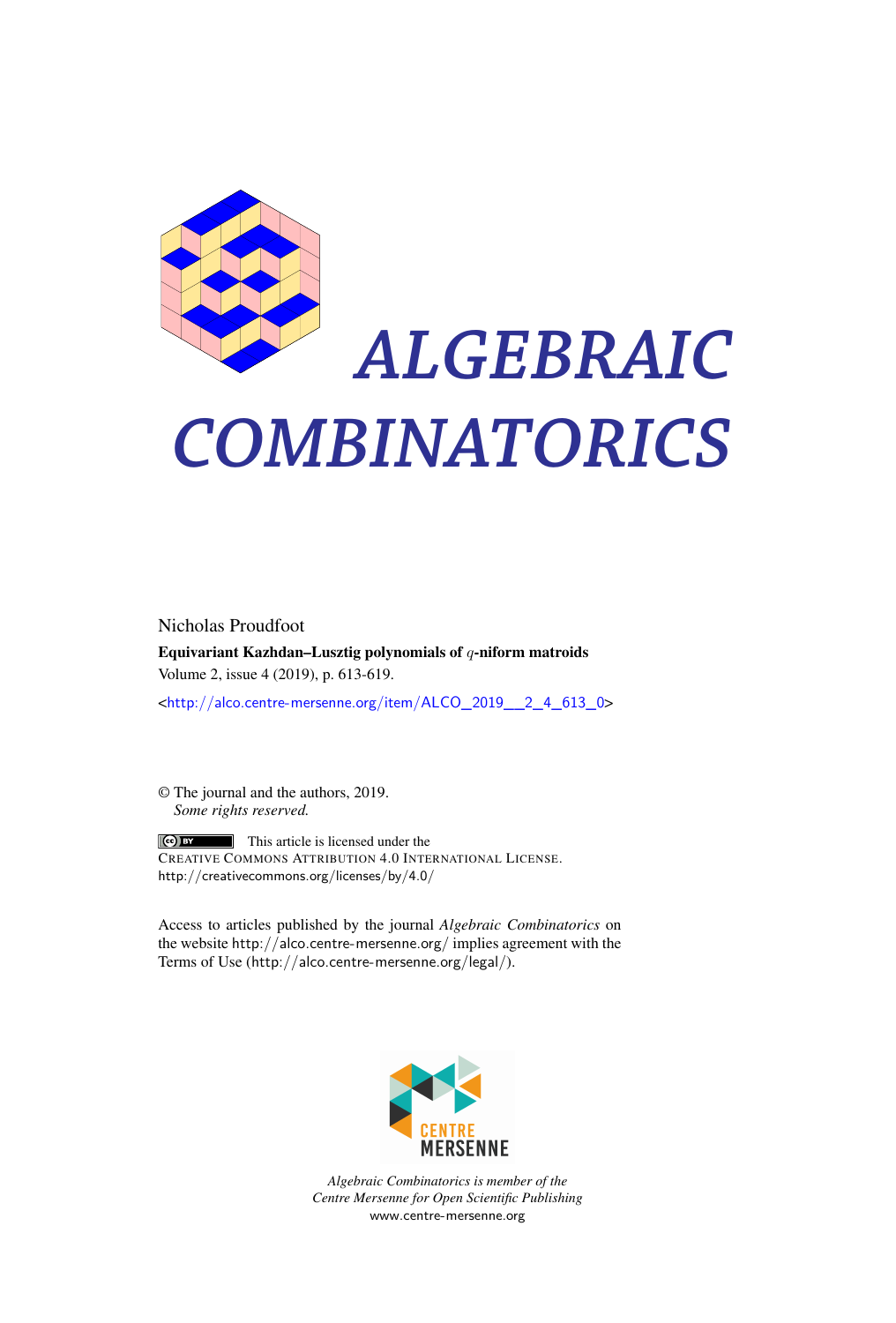

## Equivariant Kazhdan–Lusztig polynomials of *q*-niform matroids

#### Nicholas Proudfoot

Abstract We study *q*-analogues of uniform matroids, which we call *q*-niform matroids. While uniform matroids admit actions of symmetric groups, *q*-niform matroids admit actions of finite general linear groups. We show that the equivariant Kazhdan–Lusztig polynomial of a *q*-niform matroid is the unipotent *q*-analogue of the equivariant Kazhdan–Lusztig polynomial of the corresponding uniform matroid, thus providing evidence for the positivity conjecture for equivariant Kazhdan–Lusztig polynomials.

#### 1. INTRODUCTION

For any matroid *M*, the *Kazhdan–Lusztig polynomial*  $P_M(t) \in \mathbb{Z}[t]$  was introduced in [\[7\]](#page-7-0). In the case where the matroid  $M$  admits the action of a finite group  $W$ , one can define the *equivariant Kazhdan–Lusztig polynomial*  $P_M^W(t)$  [\[10\]](#page-7-1); this is a polynomial whose coefficients are virtual representations of *W* (in characteristic zero) with dimensions equal to the coefficients of  $P<sub>M</sub>(t)$ .

Though these polynomials admit elementary recursive definitions, there are not many families of matroids for which explicit formulas are known. Non-equivariant formulas exist for thagomizer matroids [\[11\]](#page-7-2) and fan, wheel, and whirl matroids [\[15\]](#page-7-3). Kazhdan–Lusztig polynomials of braid matroids have been studied extensively, both in the equivariant [\[18\]](#page-7-4) and non-equivariant [\[14\]](#page-7-5) settings, though no simple formulas have been obtained.

The most interesting explicit formulas that we have are for uniform matroids. Let  $U_{n,m}$  be the uniform matroid of rank  $n-m$  on a set of cardinality  $n$ , which admits an action of the symmetric group  $S_n$ . For any partition  $\lambda$  of *n*, let  $V[\lambda]$  be the associated irreducible representation of  $S_n$ . The following theorem was proved in [\[10,](#page-7-1) Theorem 3.1]; an independent proof of the non-equivariant statement was later given in [\[9,](#page-7-6) Theorem 1.2].

<span id="page-1-0"></span>THEOREM 1.1. Let  $C_{n,m}^i$  be the coefficient of  $t^i$  in the  $S_n$ -equivariant Kazhdan–Lusztig *polynomial of*  $U_{n,m}$ *, and let*  $c^i_{n,m} := \dim C^i_{n,m}$  *be the corresponding non-equivariant coefficient.*

*Manuscript received 1st September 2018, revised 18th January 2019, accepted 14th January 2019.* KEYWORDS. Kazhdan–Lusztig polynomial, matroid, unipotent representation. ACKNOWLEDGEMENTS. The author is supported by NSF grant DMS-1565036.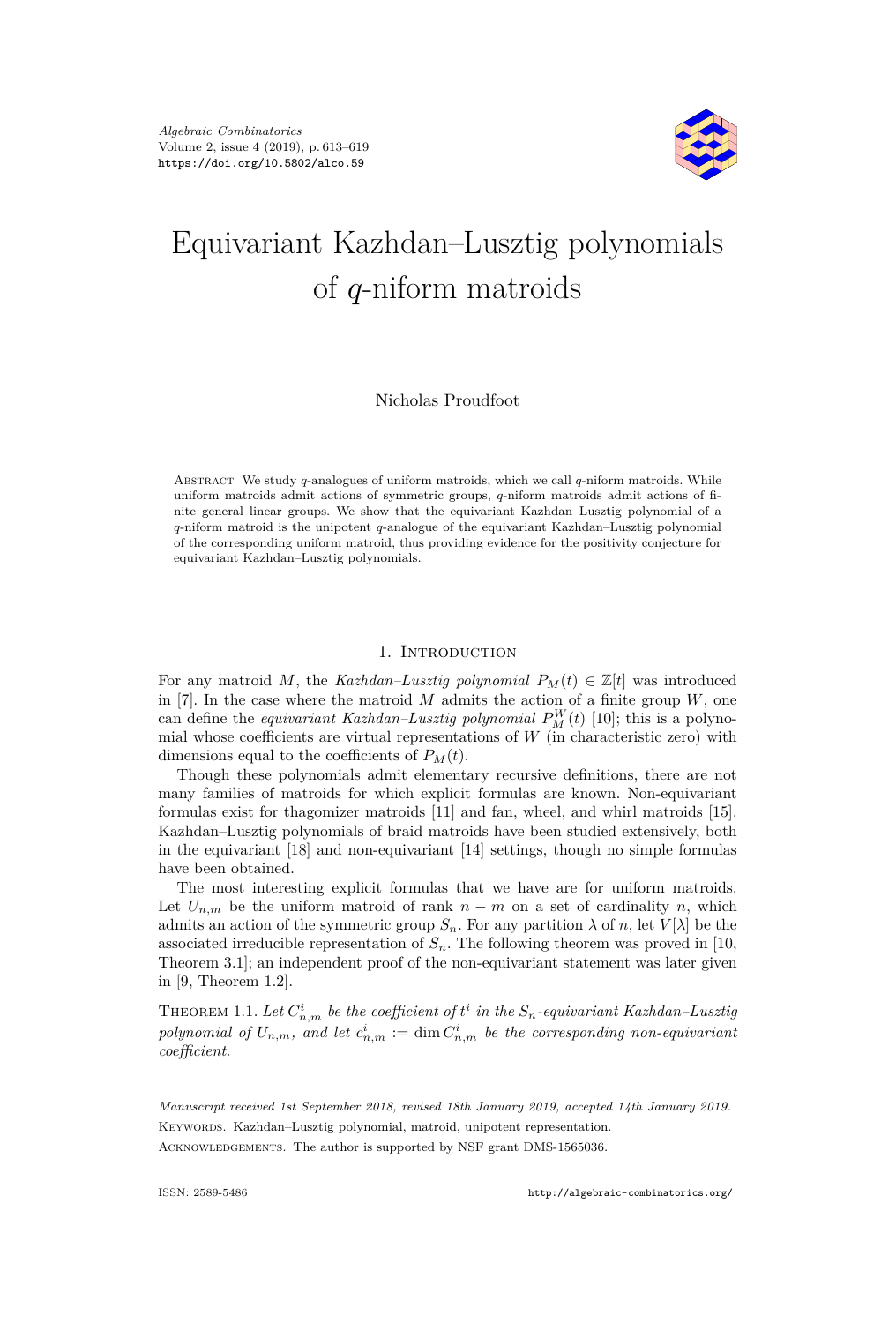• 
$$
C_{n,m}^0 = V[n]
$$
, and for all  $i > 0$ ,

min(*m,n*

$$
C_{n,m}^i = \sum_{b=1}^{\min(m,n-m-2i)} V[n-2i-b+1,b+1,2^{i-1}].
$$

•  $c_{n,m}^0 = 1$ , and for all  $i > 0$ ,  $c_{n,m}^i$  is equal to

$$
\sum_{b=1}^{\ln(m,n-m-2i)} \frac{(n-2i-2b+1)n!}{(n-i-b)(n-i-b+1)(i+b)(i+b-1)(n-2i-b)!(b-1)!i!(i-1)!}.
$$

The purpose of this note is to obtain a *q*-analogue of Theorem [1.1.](#page-1-0) Let *q* be a prime power, and let  $U_{n,0}(q)$  be the rank *n* matroid associated with the collection of all hyperplanes in the vector space  $\mathbb{F}_q^n$ , which we regard as a *q*-analogue of the Boolean matroid of rank *n*. For any natural number  $m \leq n$ , let  $U_{n,m}(q)$  be the truncation of  $U_{n,0}(q)$  to rank  $n - m$ . More concretely, a basis for  $U_{n,m}(q)$  is a set of  $n - m$  hyperplanes whose intersection has dimension *m*. The matroid  $U_{n,m}(q)$  is a *q*-analogue of the uniform matroid  $U_{n,m}$ , and we will therefore refer to it as a *qniform matroid*. This matroid was also studied in [\[12\]](#page-7-7), where the authors computed the Hilbert series of its Chow ring. The *q*-niform matroid  $U_{n,m}(q)$  admits a natural action of the group  $GL_n(q)$  of invertible  $n \times n$  matrices with coefficients in  $\mathbb{F}_q$ , which is a *q*-analogue of  $S_n$ .

The representation theory of  $GL_n(q)$  is much more complicated than the representation theory of  $S_n$ . However, there is a certain subset of irreducible representations of GL*n*(*q*), known as *irreducible unipotent representations*, that correspond bijectively to the irreducible representations of  $S_n$ . For any partition  $\lambda$  of *n*, let  $V(q)[\lambda]$  be the associated irreducible unipotent representation of  $GL_n(q)$ , which we will refer to as the *unipotent q*-analogue of  $V[\lambda]$ . For any positive integer k, we use the standard notation

$$
[k]_q := 1 + q + \dots + q^{k-1}
$$
 and  $[k]_q! := [k]_q[k-1]_q \dots [1]_q.$ 

The following theorem, which is our main result, says that the equivariant Kazhdan– Lusztig coefficients of  $U_{n,m}(q)$  are precisely the unipotent *q*-analogues of the equivariant Kazhdan–Lusztig coefficients of *Un,m*.

<span id="page-2-0"></span>THEOREM 1.2. Let  $C_{n,m}^i(q)$  be the coefficient of  $t^i$  in the  $\mathrm{GL}_n(q)$ -equivariant Kazhdan– *Lusztig polynomial of*  $U_{n,m}(q)$ *, and let*  $c^i_{n,m}(q) := \dim C^i_{n,m}(q)$  *be the corresponding non-equivariant coefficient.*

•  $C_{n,m}^{0}(q) = V(q)[n]$ *, and for all i* > 0*,* 

$$
C_{n,m}^i(q) = \sum_{b=1}^{\min(m,n-m-2i)} V(q)[n-2i-b+1,b+1,2^{i-1}].
$$

•  $c_{n,m}^0(q) = 1$ *, and for all*  $i > 0$ *,*  $c_{n,m}^i(q)$  *is equal to* 

$$
\sum_{b=1}^{\min(m,n-m-2i)} \frac{q^{b-1+i(i+1)} [n-2i-2b+1]_q [n]_q!}{[n-i-b]_q [n-i-b+1]_q [i+b]_q [i+b-1]_q [n-2i-b]_q![b-1]_q![i]_q![i-1]_q!}.
$$

REMARK 1.3. For any matroid  $M$ , the coefficients of  $P_M(t)$  are conjectured to be non-negative [\[7,](#page-7-0) Conjecture 2.3]. More generally, the coefficients of  $P_M^W(t)$  are conjectured to be honest (rather than virtual) representations of *W* [\[10,](#page-7-1) Conjecture 2.13]. These conjectures are proved when *M* is realizable [\[7,](#page-7-0) Theorem 3.10] (respectively equivariantly realizable [\[10,](#page-7-1) Corollary 2.12]), but no proof exists in the general case. The matroid  $U_{n,m}$  is always realizable, but it is not equivariantly realizable unless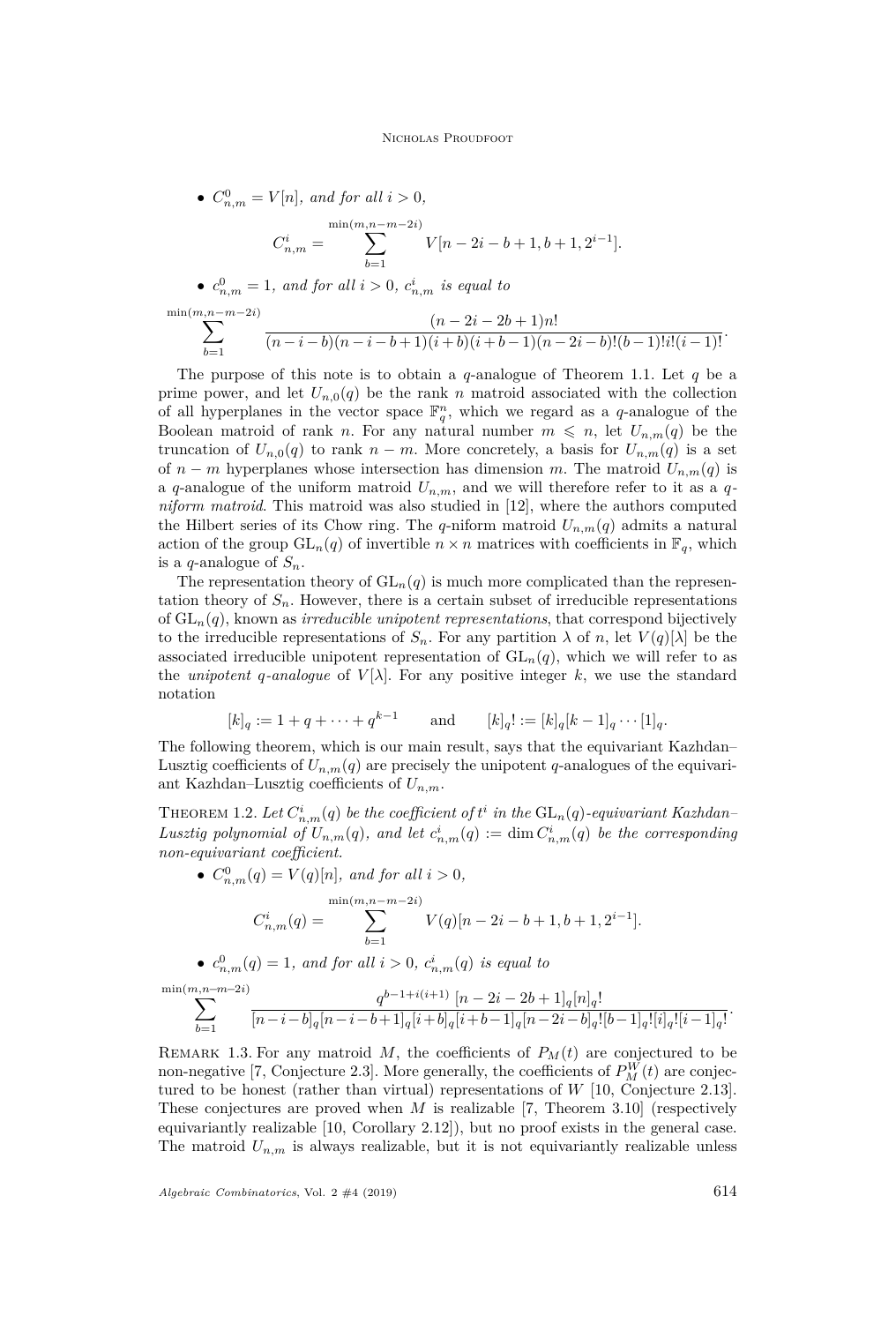$m \in \{0, 1, n-1, n\}$  (of these, only the  $m = 1$  case yields nontrivial Kazhdan–Lusztig coefficients). Similarly, the matroid  $U_{n,m}(q)$  is always realizable, but it is typically not equivariantly realizable. Thus Theorems [1.1](#page-1-0) and [1.2](#page-2-0) both provide significant evidence for the equivariant non-negativity conjecture.

REMARK 1.4. Theorem [1.1](#page-1-0) implies that  ${C_{n,m}^i \mid n \geqslant m}$  admits the structure of a finitely generated FI-module [\[3,](#page-7-8) Theorem 1.13], while Theorem [1.2](#page-2-0) implies that  ${C}^i_{n,m}(q)$  |  $n \geq m$ } admits the structure of a finitely generated VI-module [\[8,](#page-7-9) Theorem 1.6]. In order to define these structures in a natural way, we would need to be able to define  $C_{n,m}^i$  and  $C_{n,m}^i(q)$  as actual vector spaces rather than as isomorphism classes of vector spaces. The matroid  $U_{n,1}$  is equivariantly realizable, which means that we have a cohomological interpretation of  $C_{n,1}^i$ , and we obtain a canonical FI<sup>op</sup>-module structure from  $[18,$  Theorem  $3.3(1)$ ; dualizing then gives a canonical finitely generated FI-module. In joint work with Braden, Huh, Matherne, and Wang, the author is working to construct a canonical vector space isomorphic to the coefficient of  $t^i$  in  $P_M(t)$  for any matroid M. When this goal is achieved, we believe that this construction will induce a canonical FI<sup>op</sup>-module structure on  ${C_{n,m}^i \mid n \geqslant m}$  and a canonical VI<sup>op</sup>-module structure on  $\{C_{n,m}^i(q) | n \geqslant m\}$ , each with finitely generated duals.

Our proof of Theorem [1.2](#page-2-0) relies heavily on Theorem [1.1](#page-1-0) along with the Comparison Theorem (Theorem [2.1\)](#page-4-0), which roughly says that calculations involving Harish-Chandra induction of unipotent representations of finite general linear groups are essentially equivalent to the analogous calculations for symmetric groups. The only additional ingredients in the proof are to check that the Orlik–Solomon algebra of  $U_{n,m}(q)$  is the unipotent *q*-analogue of the Orlik–Solomon algebra of  $U_{n,m}$  (Exam-ple [3.4\)](#page-5-0) and that the recursive formula for  $C_{n,m}^i(q)$  is essentially the same as the recursive formula for  $C_{n,m}^i$  (Equations [\(7\)](#page-6-0) and [\(8\)](#page-6-1)).

### 2. Unipotent representations and the Comparison Theorem

Given a pair of natural numbers  $k \leq n$  and a pair of representations V of  $S_k$  and V' of  $S_{n-k}$ , we define

$$
V * V' := Ind_{S_k \times S_{n-k}}^{S_n} (V \boxtimes V').
$$

Irreducible representations of the symmetric group  $S_n$  are classified by partitions of *n*. Given a partition  $\lambda$ , let  $V[\lambda]$  be the associated representation. For each cell  $(i, j)$ in the Young diagram for  $\lambda$ , let  $h_{\lambda}(i, j)$  be the corresponding hook length; then the dimension of  $V[\lambda]$  is equal to

$$
\frac{n!}{\prod h_{\lambda}(i,j)}
$$

*.*

We now review some analogous statements and constructions in the representation theory of finite general linear groups. Given a pair of natural numbers  $k \leq n$ , let  $P_{k,n}(q) \subset GL_n(q)$  denote the parabolic subgroup associated with the Levi  $GL_k(q)$  ×  $GL_{n-k}(q)$ . Given a pair of representations  $V(q)$  of  $GL_k(q)$  and  $V'(q)$  of  $GL_{n-k}(q)$ , we obtain a representation  $V(q) \boxtimes V'(q)$  of  $GL_k(q) \times GL_{n-k}(q)$ , and we may interpret this as a representation of  $P_{k,n}(q)$  via the natural surjection  $P_{k,n}(q) \to \text{GL}_k(q) \times \text{GL}_{n-k}(q)$ . We then define

$$
V(q) * V'(q) := \mathrm{Ind}_{P_{k,n}(q)}^{\mathrm{GL}_n(q)} \Big( V(q) \boxtimes V'(q) \Big).
$$

This operation is called *Harish-Chandra induction*.

Let  $B_n(q) \subset GL_n(q)$  be the subgroup of upper triangular matrices. An irreducible representation of  $GL_n(q)$  is called *unipotent* if it appears as a direct summand of the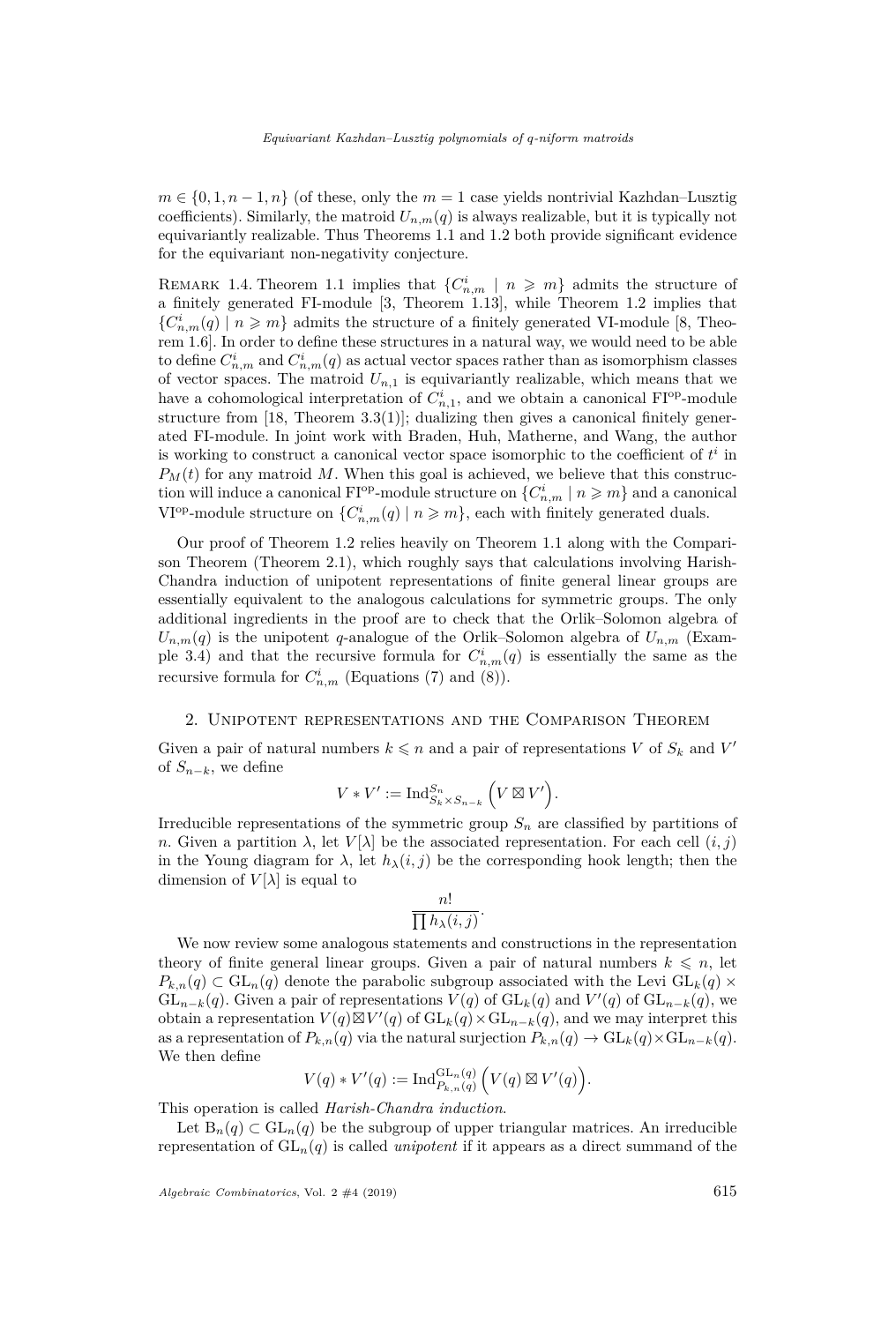#### NICHOLAS PROUDFOOT

representation

$$
\mathbb{C}\big[\operatorname{GL}_n(q)/\operatorname{B}_n(q)\big]=\operatorname{Ind}_{\operatorname{B}_n(q)}^{\operatorname{GL}_n(q)}(\operatorname{tric}_{\operatorname{GL}_n(q)}).
$$

(We note that the definition of unipotent representations of finite groups of Lie type outside of type A is more complicated.) An arbitrary representation is called unipotent if it is isomorphic to a direct sum of irreducible unipotent representations.

<span id="page-4-1"></span><span id="page-4-0"></span>THEOREM 2.1. Let q be a prime power and n a natural number.

- (1) *Irreducible unipotent representations of* GL*n*(*q*) *are in canonical bijection with partitions of n.*
- <span id="page-4-6"></span>(2) The irreducible unipotent representation  $V(q)[\lambda]$  associated with the partition *λ has dimension*

$$
q^{\sum (k-1)\lambda_k} \frac{[n]_q!}{\prod [h_\lambda(i,j)]_q}.
$$

- <span id="page-4-3"></span>(3) If  $k \le n$ ,  $V(q)$  is a unipotent representation of  $GL_k(q)$ , and  $V'(q)$  is a unipo*tent representation of*  $GL_{n-k}(q)$ *, then*  $V(q) * V'(q)$  *is a unipotent representation of*  $GL_n(q)$ *.*
- <span id="page-4-2"></span>(4) Let  $\lambda$ ,  $\mu$ , and  $\nu$  be partitions of n, k, and  $n-k$ , respectively. The multiplicity of  $V(q)[\lambda]$  *in*  $V(q)[\mu] * V(q)[\nu]$  *is equal to the multiplicity of*  $V[\lambda]$  *in*  $V[\mu] * V[\nu]$ *.*

*Proof.* Statements [1](#page-4-1) and [4](#page-4-2) appear in [\[4,](#page-7-10) Theorem B]. The fact that the dimension of  $V(q)[\lambda]$  is polynomial in q appears in [\[2,](#page-7-11) Theorem 2.6]. For an explicit calculation of this polynomial, see [\[5,](#page-7-12) Equation (1.1)]. Finally, Statement [3](#page-4-3) follows from the fact  $\text{that } \mathbb{C} \left[ \left. \mathrm{GL}_k(q) \right/ \mathrm{B}_k(q) \right] * \mathbb{C} \left[ \left. \mathrm{GL}_{n-k}(q) \right/ \mathrm{B}_{n-k}(q) \right] \cong \mathbb{C} \left[ \left. \mathrm{GL}_n(q) \right/ \mathrm{B}_n(q) \right]$ . — П

REMARK 2.2. The standard proof of Theorem  $2.1(1)$  $2.1(1)$  is very far from constructive. One proves that the endomorphism algebra of  $\mathbb{C}[\mathrm{GL}_n(q)/\mathrm{B}_n(q)]$  is isomorphic to the Hecke algebra of  $S_n$ ; this implies that the irreducible constituents of  $\mathbb{C}[\mathrm{GL}_n(q)/\mathrm{B}_n(q)]$  are in canonical bijection with irreducible modules over the Hecke algebra, which are in turn in canonical bijection with irreducible representations of  $S_n$ . However, a recent paper of Andrews [\[1\]](#page-7-13) gives a construction of  $V(q)[\lambda]$  modeled on tableaux, which is analogous to the usual construction of  $V[\lambda]$ .

Remark 2.3. A generalization of Statement 4 due to Howlett and Lehrer [\[13,](#page-7-14) Theorem 5.9] is commonly referred to as the Comparison Theorem. For the purposes of this paper, we will use this terminology to refer to the entirety of Theorem [2.1.](#page-4-0)

#### 3. Orlik–Solomon algebras

For any matroid *M* on the ground set *E*, let  $OS_M^*$  be the *Orlik–Solomon algebra* of *M* [\[17\]](#page-7-15), and let

<span id="page-4-4"></span>
$$
\chi_M(t) := \sum_{i=0}^{\text{rk } M} (-1)^i \dim OS_M^i t^{\text{rk } M - i}
$$

be the *characteristic polynomial* of *M*. The Orlik–Solomon algebra is a quotient of the exterior algebra over the complex numbers with generators  $\{x_e \mid e \in E\}$ . Let  $\overline{OS}^*_M$ be the *reduced Orlik–Solomon algebra* of *M*, which is defined as the subalgebra of *OS*<sup>∗</sup><sub>*M*</sub> generated by  $\{x_e - x_{e'} \mid e, e' \in E\}$ . If  $\text{rk } M > 0$ , then we have a graded algebra isomorphism

(1) 
$$
OS_M^* \cong \overline{OS}_M^* \otimes \mathbb{C}[x]/\langle x^2 \rangle
$$

and therefore a vector space isomorphism

<span id="page-4-5"></span>(2) 
$$
OS_M^i \cong \overline{OS}_M^i \oplus \overline{OS}_M^{i-1}.
$$

 $Algebraic Combinatorics$ , Vol. 2  $\#4$  (2019) 616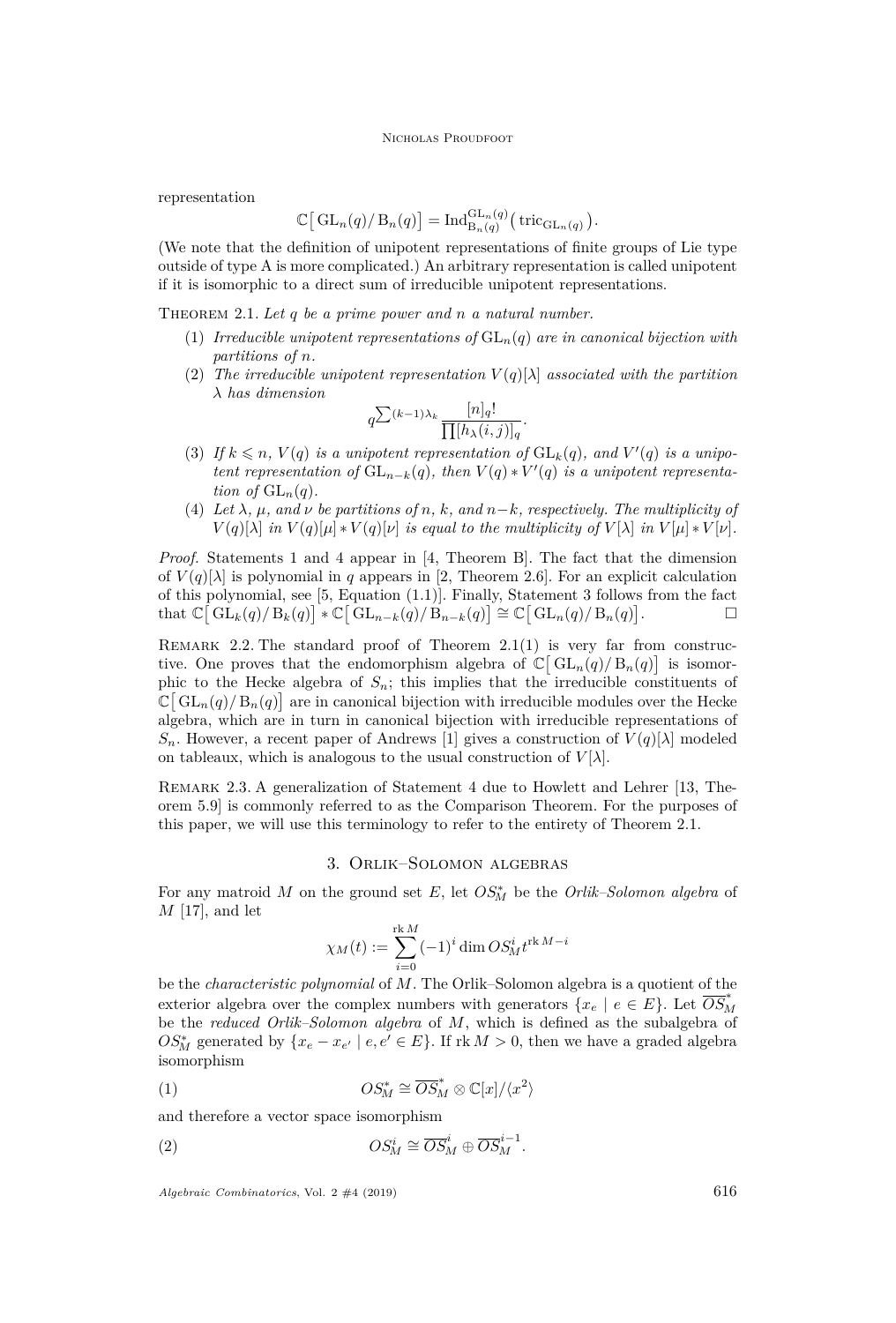If a finite group *W* acts on *M*, we obtain induced actions on  $OS_M^*$  and  $\overline{OS}_M^*$ , and the isomorphisms of Equations [\(1\)](#page-4-4) and [\(2\)](#page-4-5) are *W*-equivariant.

<span id="page-5-2"></span>EXAMPLE 3.1. Suppose that *V* is a vector space over  $\mathbb{F}_q$ , and that  $\{H_e \mid e \in E\}$  is a collection of hyperplanes with associated matroid  $M$ . Fix a prime  $\ell$  that does not divide  $q$ , and fix an embedding of  $\mathbb{Q}_\ell$  into  $\mathbb{C}$ . Let

$$
X:=V(\overline{\mathbb{F}}_q)\smallsetminus\bigcup_{e\in E}H_e(\overline{\mathbb{F}}_q)\qquad\text{and}\qquad\mathbb{P} X:=\mathbb{P} V(\overline{\mathbb{F}}_q)\smallsetminus\bigcup_{e\in E}\mathbb{P} H_e(\overline{\mathbb{F}}_q).
$$

Then we have canonical isomorphisms

$$
OS_M^* \cong H^*(X; \mathbb{Q}_\ell) \otimes_{\mathbb{Q}_\ell} \mathbb{C} \quad \text{and} \quad \overline{OS}_M^* \cong H^*(\mathbb{P}X; \mathbb{Q}_\ell) \otimes_{\mathbb{Q}_\ell} \mathbb{C},
$$

where the cohomology rings are  $\ell$ -adic étale cohomology. If  $\mathrm{rk}\,M > 0$ , then we have an isomorphism  $X \cong \mathbb{P}X \times \mathbb{G}_m(\overline{\mathbb{F}}_q)$ , and Equation [\(1\)](#page-4-4) is simply the Kunneth formula. If *W* acts on *V* by linear automorphisms preserving the collection of hyperplanes, we obtain an induced action on *M*, and these isomorphisms are *W*-equivariant.

EXAMPLE 3.2. The Boolean matroid  $U_{n,0}$  is  $S_n$ -equivariantly realized by the coordinate hyperplanes in  $\mathbb{F}_q^n$ . Its Orlik–Solomon algebra  $OS_{n,0}^*$  is equal to the exterior algebra on *n* generators, which is isomorphic to the cohomology of  $X_{n,0} \cong \mathbb{G}_m^n(\mathbb{F}_q)$ . As a representation of  $S_n$ , we have

<span id="page-5-1"></span>
$$
OS_{n,0}^* \cong \Lambda^* \Big( V[n-1,1] \oplus V[n] \Big)
$$
 and  $\overline{OS}_{n,0}^* \cong \Lambda^* \Big( V[n-1,1] \Big)$ .

In particular, this implies that

(3) 
$$
\overline{OS}_{n,0}^i \cong V[n-i,1^i]
$$

for all  $i < n$ .

EXAMPLE 3.3. The matroid  $U_{n,0}(q)$  is (by definition)  $GL_n(q)$ -equivariantly realized by the collection of all hyperplanes in  $\mathbb{F}_q^n$ . The variety  $\mathbb{P}X_{n,0}(q)$  is an example of a Deligne–Lusztig variety for the group  $GL_n(q)$ . The techniques developed by Lusztig [\[16\]](#page-7-16) imply that the action of  $GL_n(q)$  on the cohomology group of  $\mathbb{P}X_{n,0}(q)$  is given by the unipotent *q*-analogue of Equation [\(3\)](#page-5-1):

<span id="page-5-3"></span>(4) 
$$
\overline{OS}_{n,0}^i(q) \cong V(q)[n-i,1^i]
$$

for all  $i < n$ . See [\[6,](#page-7-17) Examples 6.1 and 6.4] for a concise and explicit statement of this result.

<span id="page-5-0"></span>EXAMPLE 3.4. Let *M* be any matroid, let  $d \leqslant \text{rk } M$  be a natural number, and let  $M'$ be the truncation of *M* to rank *d*. Then  $\overline{OS}_{M'}^{*}$  is the truncation of  $\overline{OS}_{M}^{*}$  to degree *d* − 1. That is, we have a canonical isomorphism  $\overline{OS}_{M'}^{i} \cong \overline{OS}_{M}^{i}$  for all  $i \le d - 1$ , and  $\overline{OS}_{M'}^i = 0$  for all  $i \geq d$ . In the case of Example [3.1,](#page-5-2) this reflects the fact that  $\mathbb{P}X'$  is a generic hyperplane section of P*X*. In particular, we have

(5) 
$$
\overline{OS}_{n,m}^i \cong V[n-i,1^i]
$$
 and  $\overline{OS}_{n,m}^i(q) \cong V(q)[n-i,1^i]$ 

when  $i < n - m$ , and both groups are zero otherwise.

#### 4. Kazhdan–Lusztig polynomials

Let *M* be a matroid on the ground set *E* with lattice of flats *L*. For any  $F \in L$ , let  $M_F$  denote the *localization* of M at F; this is the matroid on the ground set F whose bases are maximal independent sets of *F*. Let *M<sup>F</sup>* denote the *contraction* of *M* at *F*. If *B* is a basis for  $M_F$ , then  $M^F$  is obtained from M by contracting each element of *B* and deleting each element of  $F \setminus B$ . Equivalently,  $M^F$  is a matroid on the ground set  $E \setminus F$ , and  $B' \subset E \setminus F$  is a basis for  $M^F$  if and only if  $B' \cup B$  is a basis for M.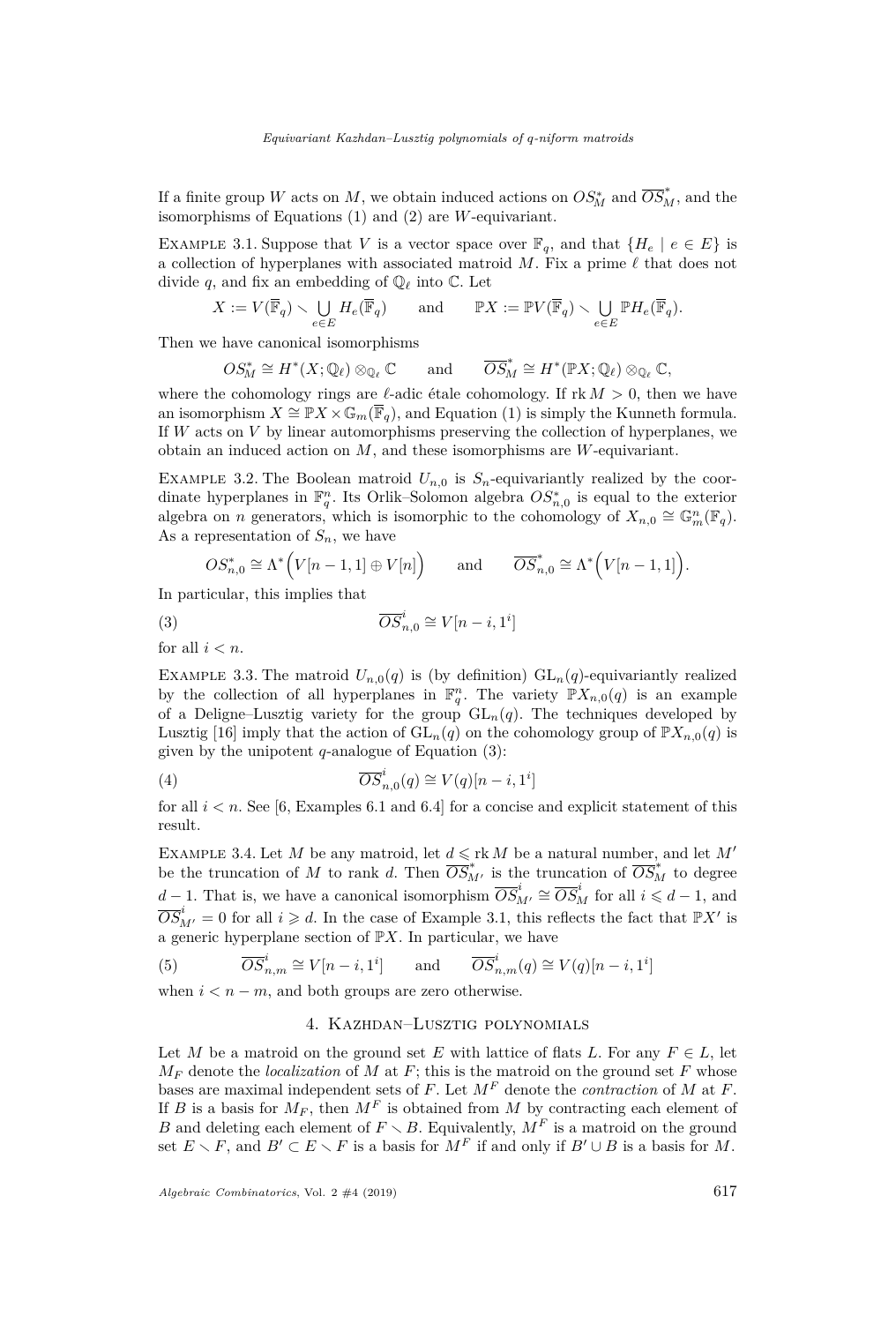EXAMPLE 4.1. If *F* is equal to the ground set of *M* (the maximal flat), then  $M_F = M$ and  $M<sup>F</sup>$  is the matroid of rank zero on the emptyset.

EXAMPLE 4.2. Proper (that is, non-maximal) flats of  $U_{n,m}$  are subsets of [*n*] of cardinality less than  $n - m$ . For such an  $F$ ,  $(U_{n,m})_F \cong U_{|F|,0}$  is Boolean, while  $U_{n,m}^F \cong U_{n-|F|,m}.$ 

EXAMPLE 4.3. Proper flats of  $U_{n,m}(q)$  are collections of linearly independent hyperplanes in  $\mathbb{F}_q^n$  of cardinality less than  $n - m$ . For such an  $F$ ,  $U_{n,m}(q)_F \cong U_{|F|,0}(q)$ , while  $U_{n,m}(q)^F \cong U_{n-|F|,m}(q)$ .

The Kazhdan–Lusztig polynomial of *M* is characterized by the following three conditions [\[7,](#page-7-0) Theorem 2.2]:

- (1) If  $rk M = 0$ , then  $P_M(t) = 1$ .
- (2) If  $\text{rk } M > 0$ , then  $\deg P_M(t) < \frac{1}{2} \text{rk } M$ .

(3) For every 
$$
M
$$
,  $t^{\text{rk }M}P_M(t^{-1}) = \sum_F \chi_{M_F}(t)P_{M^F}(t)$ .

If *M* admits the action of a finite group *W*, the equivariant Kazhdan–Lusztig polynomial is defined by the three analogous conditions, with the coefficients of the characteristic polynomial replaced by the graded pieces of the Orlik–Solomon algebra (with corresponding signs), which are now virtual representations of *W* rather than integers. For every flat  $F \in L$ , let  $W_F \subset W$  denote the stabilizer of *F*. If  $C^i_{M,W}$  is the coefficient of  $t^i$  in the *W*-equivariant Kazhdan–Lusztig polynomial of *M* and  $i <$  rk  $M/2$ , we have the following explicit recursive formula [\[10,](#page-7-1) Proposition 2.9]:

<span id="page-6-2"></span>(6) 
$$
C_{M,W}^i = \sum_{\substack{[F] \in L/W \\ 0 \le j \le \text{rk } F}} (-1)^j \operatorname{Ind}_{W_F}^W \left( O S_{M_F}^j \otimes C_{M^F, W_F}^{\operatorname{crk} F - i + j} \right),
$$

where we take in the sum one flat from each *W*-orbit in *L*.

EXAMPLE 4.4. Consider the case of the uniform matroid  $U_{n,m}$ . Proper flats are subsets of [*n*] of cardinality less than  $n - m$ , and the  $S_n$ -orbit of a flat is determined by its cardinality. The stabilizer of a flat of cardinality *k* is isomorphic to the Young subgroup  $S_k \times S_{n-k} \subset S_n$ . Thus Equation [\(6\)](#page-6-2) transforms into the following recursion:

$$
C_{n,m}^{i} = (-1)^{i}OS_{n-m}^{i} + \sum_{k=0}^{n-m-1} \sum_{j=0}^{k} (-1)^{j} \operatorname{Ind}_{S_{k} \times S_{n-k}}^{S_{n}} \left( OS_{k,0}^{j} \otimes C_{n-k,m}^{n-m-k-i+j} \right)
$$
  
(7) 
$$
= (-1)^{i}OS_{n-m}^{i} + \sum_{k=0}^{n-m-1} \sum_{j=0}^{k} (-1)^{j} OS_{k,0}^{j} * C_{n-k,m}^{n-m-k-i+j},
$$

<span id="page-6-0"></span>where the first term corresponds to the maximal flat  $F = [n]$ .

EXAMPLE 4.5. Consider the case of the *q*-uniform matroid  $U_{n,m}(q)$ . Proper flats are collections of linearly independent hyperplanes in  $\mathbb{F}_q^n$  of cardinality less than  $n - m$ , and the  $GL_n(q)$ -orbit of a flat is determined by its cardinality. The stabilizer of a flat of cardinality *k* is isomorphic to the parabolic subgroup  $P_{n,k}(q) \subset GL_n(q)$ . Thus Equation [\(6\)](#page-6-2) transforms into the unipotent *q*-analogue of Equation [\(7\)](#page-6-0):

<span id="page-6-1"></span>
$$
C_{n,m}^{i}(q) = (-1)^{i}OS_{n-m}^{i}(q) + \sum_{k=0}^{n-m-1} \sum_{j=0}^{k} (-1)^{j} \operatorname{Ind}_{P_{n,k}(q)}^{\operatorname{GL}_n(q)} \left( OS_{k,0}^{j}(q) \otimes C_{n-k,m}^{n-m-k-i+j}(q) \right)
$$
  
\n(8) 
$$
= (-1)^{i}OS_{n-m}^{i}(q) + \sum_{k=0}^{n-m-1} \sum_{j=0}^{k} (-1)^{j} OS_{k,0}^{j}(q) * C_{n-k,m}^{n-m-k-i+j}(q).
$$

*Algebraic Combinatorics*, Vol. 2 #4 (2019) 618